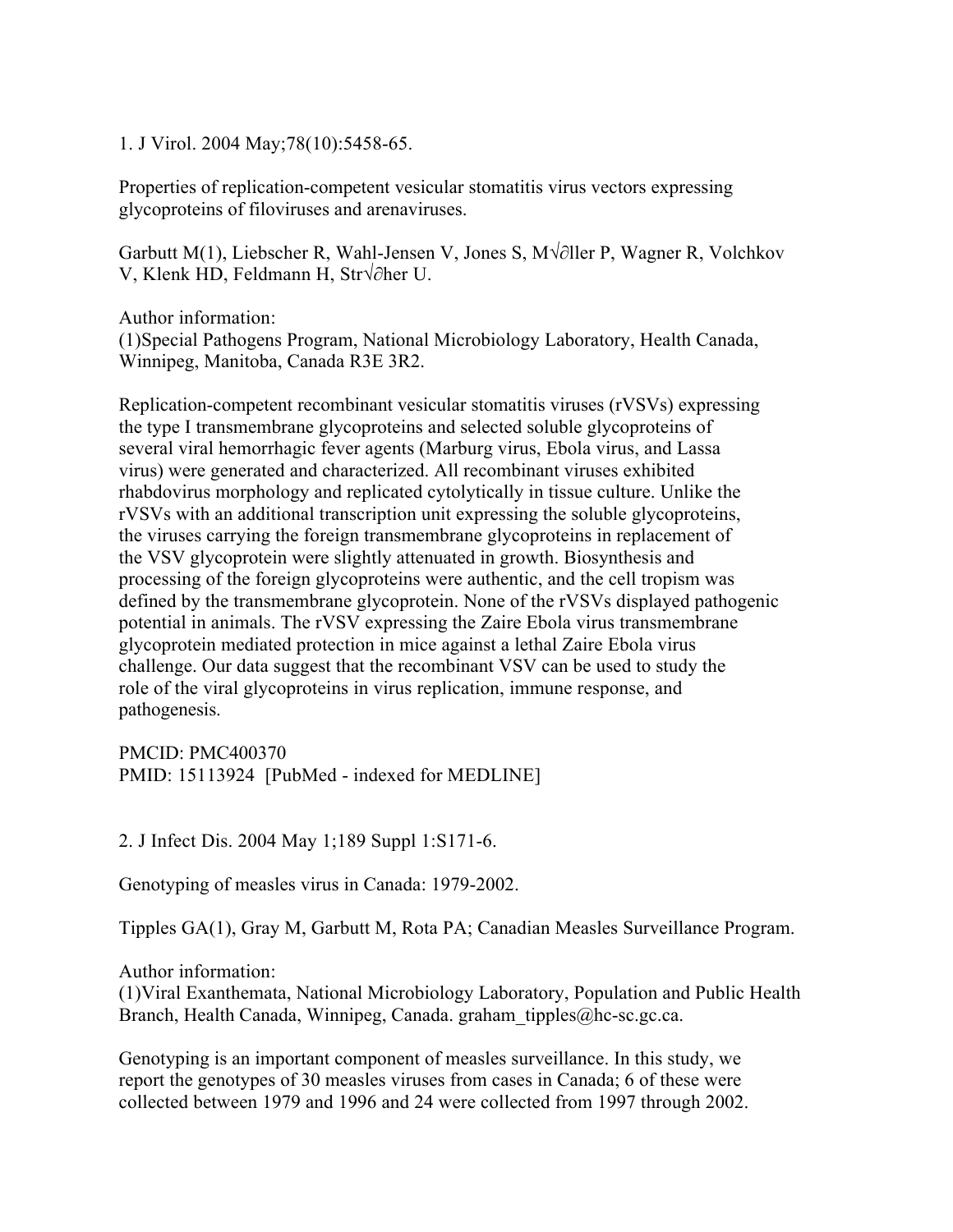Many measles virus genotypes were found (C1, C2, D3, D4, D5, D6, D7, D8, E, and H1). These data indicate that the predominant measles virus genotypes detected from 1979 to 1997 in Canada are no longer commonly found. Since the implementation of a routine second dose of measles vaccine and catch-up campaigns in 1996-1997, the wide variety of measles virus genotypes found supports epidemiological data showing that importation of measles is the source of current measles cases in Canada.

PMID: 15106107 [PubMed - indexed for MEDLINE]

3. Virology. 2003 Dec 20;317(2):191-6.

New insights into the evolutionary relationships between arenaviruses provided by comparative analysis of small and large segment sequences.

Charrel RN(1), Lemasson JJ, Garbutt M, Khelifa R, De Micco P, Feldmann H, de Lamballerie X.

Author information: (1)Unit $\sqrt{\circ}$  des Virus Emergents (EA3292, IFR48, IRD UR034), Facult $\sqrt{\circ}$  de M $\sqrt{\circ}$ decine, 27

boulevard Jean Moulin, 13005 Marseille, France. rnc-virphdm@gulliver.fr

Arenaviruses are rodent-borne negative-stranded bisegmented RNA viruses. Five arenaviruses are etiologic agents of hemorrhagic fever in humans and are potential agents of bioterrorism. They are classified as Biosafety level 4 agents and listed in the category A of the Pathogen Agents edited by the Center for Disease Control and Prevention. To date, evolution and phylogeny of arenaviruses have been based on the analysis of sequences derived from structural genes (small RNA segment) exclusively, due to the lack of sequences available for the large RNA segment. In this study, partial sequences of the polymerase gene were determined for 18 species of arenaviruses and used to investigate phylogenetic relationships. Comparative analysis of topologies obtained from polymerase and structural gene analyses permitted us to determine the evolutionary origin of the major parent of the North American recombinant arenaviruses, and to investigate the role of genetic exchange (reassortment and recombination) in the evolutionary mechanisms driving the evolution of the genus Arenavirus.

PMID: 14698659 [PubMed - indexed for MEDLINE]

4. Virology. 2003 Sep 15;314(1):443-50.

Structure of replicating intermediates of human herpesvirus type 6.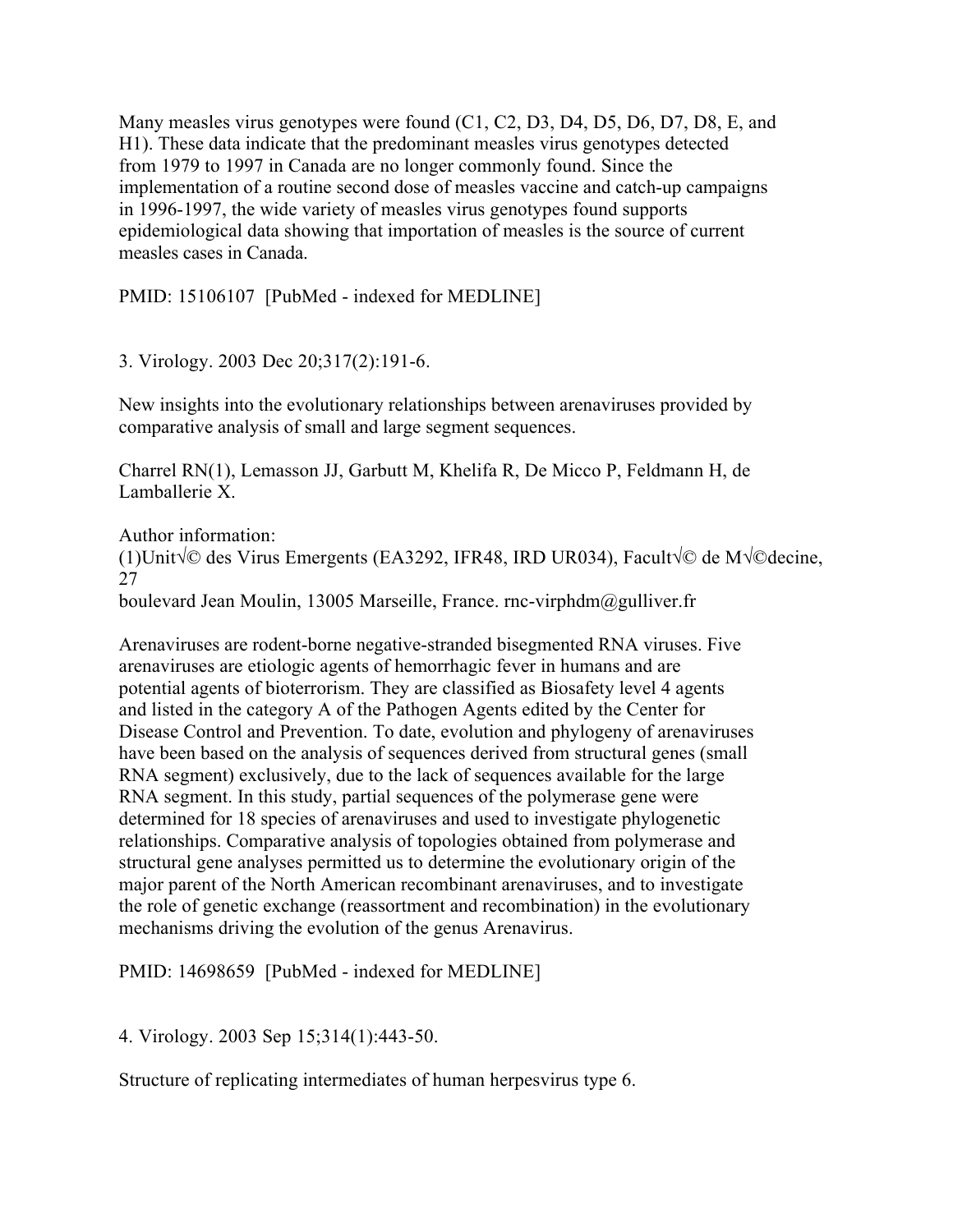Severini A(1), Sevenhuysen C, Garbutt M, Tipples GA.

Author information: (1)National Microbiology Laboratory, Health Canada, Winnipeg, Monitoba, Canada. Alberto Severini@hc-sc.gc.ca

We have studied the structure of the replicative intermediates of human herpesvirus 6 (HHV-6) using pulsed-field gel electrophoresis, partial digestion, two-dimensional gel electrophoresis, and sedimentation centrifugation. The results show that DNA replication of HHV-6 produces head-to-tail concatemeric intermediates as well as approximately equal amounts of circular monomers or oligomers. Unlike the situation in herpes simplex virus, the intermediates of human herpesvirus 6 replication are not highly branched, suggesting a difference in the mechanism of replication or a lower frequency of homologous recombination in human herpesvirus 6 compared to herpes simplex virus.

PMID: 14517096 [PubMed - indexed for MEDLINE]

5. Science. 2003 May 30;300(5624):1399-404. Epub 2003 May 1.

The Genome sequence of the SARS-associated coronavirus.

Marra MA(1), Jones SJ, Astell CR, Holt RA, Brooks-Wilson A, Butterfield YS, Khattra J, Asano JK, Barber SA, Chan SY, Cloutier A, Coughlin SM, Freeman D, Girn N, Griffith OL, Leach SR, Mayo M, McDonald H, Montgomery SB, Pandoh PK, Petrescu AS, Robertson AG, Schein JE, Siddiqui A, Smailus DE, Stott JM, Yang GS, Plummer F, Andonov A, Artsob H, Bastien N, Bernard K, Booth TF, Bowness D, Czub M, Drebot M, Fernando L, Flick R, Garbutt M, Gray M, Grolla A, Jones S, Feldmann H, Meyers A, Kabani A, Li Y, Normand S, Stroher U, Tipples GA, Tyler S, Vogrig R, Ward D, Watson B, Brunham RC, Krajden M, Petric M, Skowronski DM, Upton C, Roper RL.

Author information:

(1)British Columbia Cancer Agency (BCCA) Genome Sciences Centre, 600 West 10th Avenue, Vancouver, British Columbia V5Z 4E6, Canada. mmarra@bccgsc.ca

Comment in Science. 2003 May 30;300(5624):1377-8.

We sequenced the 29,751-base genome of the severe acute respiratory syndrome (SARS)-associated coronavirus known as the Tor2 isolate. The genome sequence reveals that this coronavirus is only moderately related to other known coronaviruses, including two human coronaviruses, HCoV-OC43 and HCoV-229E. Phylogenetic analysis of the predicted viral proteins indicates that the virus does not closely resemble any of the three previously known groups of coronaviruses. The genome sequence will aid in the diagnosis of SARS virus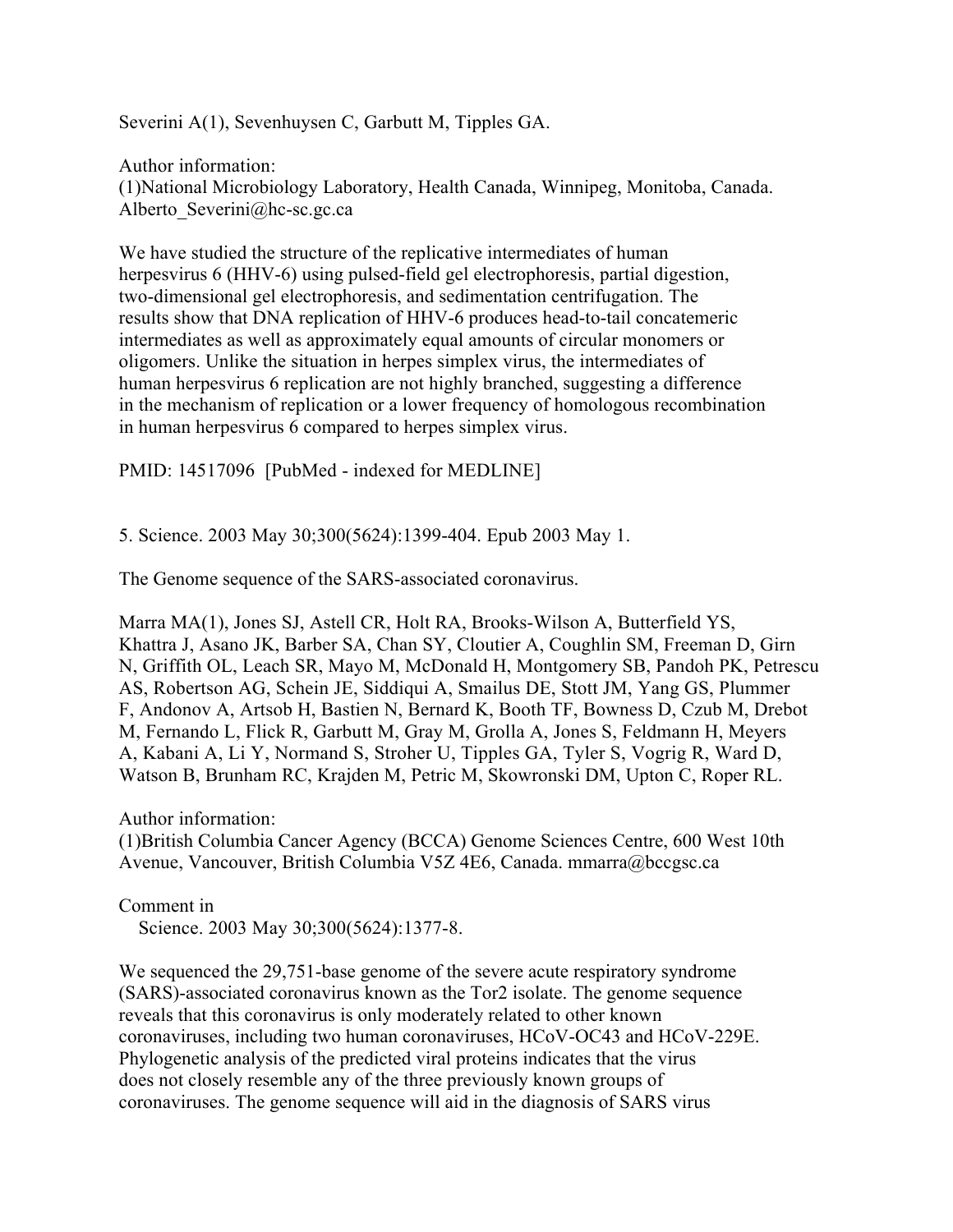infection in humans and potential animal hosts (using polymerase chain reaction and immunological tests), in the development of antivirals (including neutralizing antibodies), and in the identification of putative epitopes for vaccine development.

PMID: 12730501 [PubMed - indexed for MEDLINE]

6. Med Microbiol Immunol. 2002 Oct;191(2):63-74. Epub 2002 Sep 3.

Emerging and re-emerging infectious diseases.

Feldmann H, Czub M, Jones S, Dick D, Garbutt M, Grolla A, Artsob H.

In human history, numerous infectious diseases have emerged and re-emerged. Aside from many others, the so-called 'exotic' agents in particular are a threat to our public health systems due to limited experience in case management and lack of appropriate resources. Many of these agents are zoonotic in origin and transmitted from animals to man either directly or via vectors. The reservoirs are often infected subclinically or asymptomatically and the distribution of the diseases basically reflects the range and the population dynamics of their reservoir hosts. As examples, emergence/re-emergence is discussed here for diseases caused by filoviruses, hantaviruses, paramyxoviruses, flaviviruses and Yersinia pestis. In addition, bioterrorism is addressed as one factor which has now to be considered in infectious disease emergence/re-emergence. Preparedness for known and unknown infectious diseases will be a top priority for our public health systems in the beginning of the millennium.

PMID: 12410344 [PubMed - indexed for MEDLINE]

7. Biochem J. 2002 Feb 1;361(Pt 3):653-61.

Cell-permeable ceramides preferentially inhibit coated vesicle formation and exocytosis in Chinese hamster ovary compared with Madin-Darby canine kidney cells by preventing the membrane association of ADP-ribosylation factor.

Abousalham A(1), Hobman TC, Dewald J, Garbutt M, Brindley DN.

Author information:

(1)Department of Biochemistry, Signal Transduction Research Group, University of Alberta, Edmonton, Alberta, T6G 2S2, Canada.

Differential effects of acetyl(C2-) ceramide (N-acetylsphingosine) were studied on coated vesicle formation from Golgi-enriched membranes of Chinese hamster ovary (CHO) and Madin-Darby canine kidney (MDCK) cells. C2-ceramide blocked the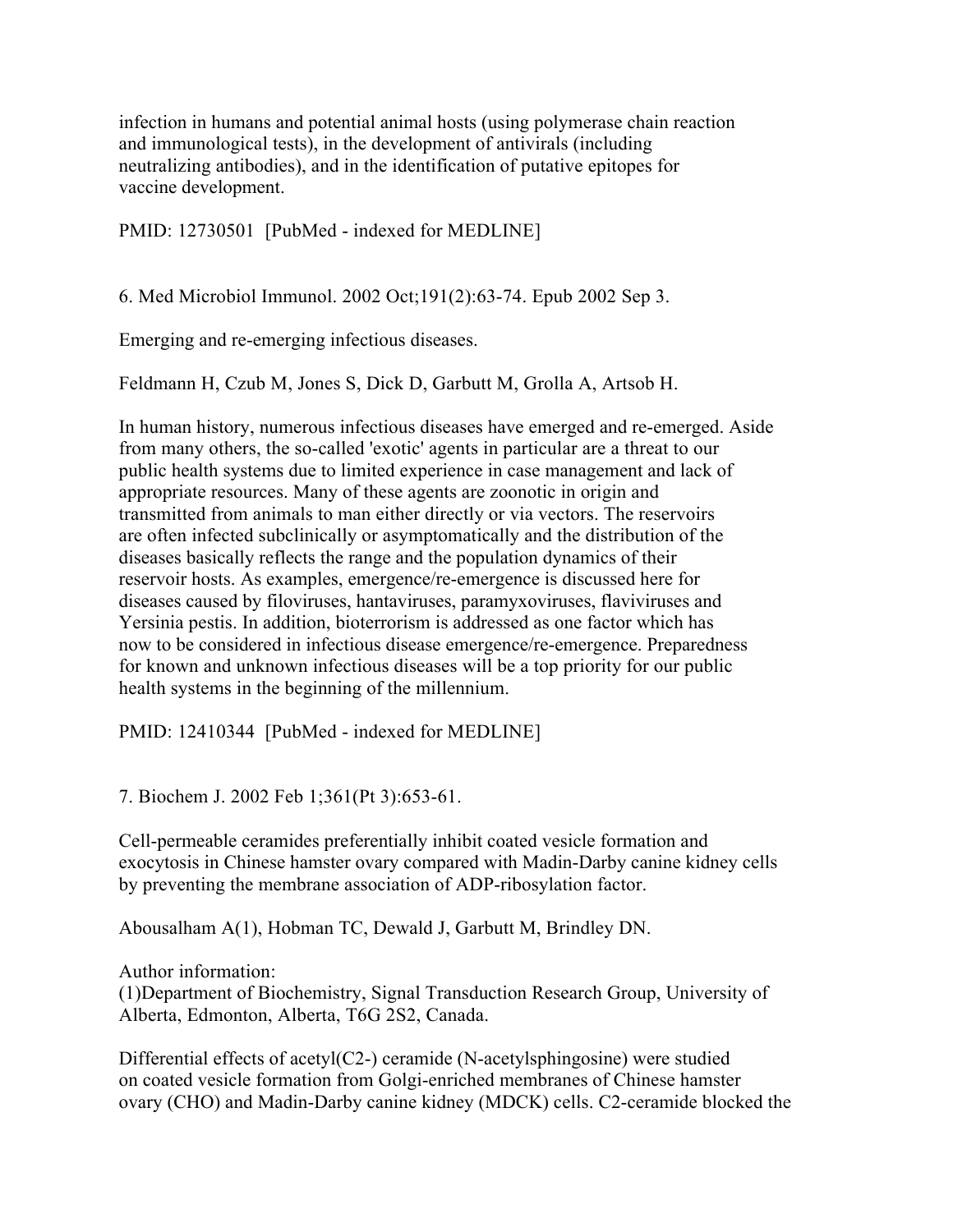translocation of ADP-ribosylation factor-1 (ARF-1) and protein kinase C-alpha (PKC-alpha) to the membranes from CHO cells, but not those of MDCK cells. Consequently, C2-ceramide blocked the stimulation of phospholipase D1 (PLD1) by the cytosol and guanosine 5'-[gamma-thio]triphosphate (GTP[S]) in membranes from CHO cells. Basal specific activity of PLD1 and the concentration of ARF-1 were 3-4 times higher in Golgi-enriched membranes from MDCK cells compared with CHO cells. Moreover, PLD1 activity in MDCK cells was stimulated less by cytosol and GTP[S]. PLD2 was not detectable in the Golgi-enriched membranes. Incubation of intact CHO cells or their Golgi-enriched membranes with C2-ceramide also inhibited COP1 vesicle formation by membranes from CHO, but not MDCK, cells. Specificity was demonstrated, since dihydro-C2-ceramide had no significant effect on ARF-1 translocation, PLD1 activation or vesicle formation in membranes from both cell types. C2-ceramide also decreased the secretion of virus-like particles to a greater extent in CHO compared with MDCK cells, whereas dihydro-C2-ceramide had no significant effect. The results demonstrate a biological effect of C2-ceramide in CHO cells by decreasing ARF-1 and PKC-alpha binding to Golgi-enriched membranes, thereby preventing COP1 vesicle formation.

PMCID: PMC1222349 PMID: 11802796 [PubMed - indexed for MEDLINE]

8. Virology. 1999 Sep 1;261(2):340-6.

Secretion of rubella virions and virus-like particles in cultured epithelial cells.

Garbutt M(1), Chan H, Hobman TC.

Author information:

(1)Department of Cell Biology, University of Alberta, Edmonton, T6G 2H7, Canada.

Rubella virus (RV) is an enveloped RNA virus that causes systemic infections in humans. More importantly, first trimester in utero infection leads to a collection of devastating birth defects known as congenital rubella syndrome. Epithelial cells are the first line of defense against viruses and consequently, the polarity of virus secretion is an important factor affecting viral spread. As a first step toward understanding how RV interacts with epithelial cells, we have examined the release of RV-like particles and virions from polarized cells in culture. RV structural proteins were targeted to the Golgi complex and virus particle formation occurred on intracellular membranes in three different polarized epithelial cells. Polarized cells could be infected from the apical and basal membranes, indicating that receptors are not confined to one surface. The secretion of virus-like particles and infectious virions varied according to cell type. In two of the three polarized cell lines examined, virus was released primarily from the apical surface, but significant quantities were also secreted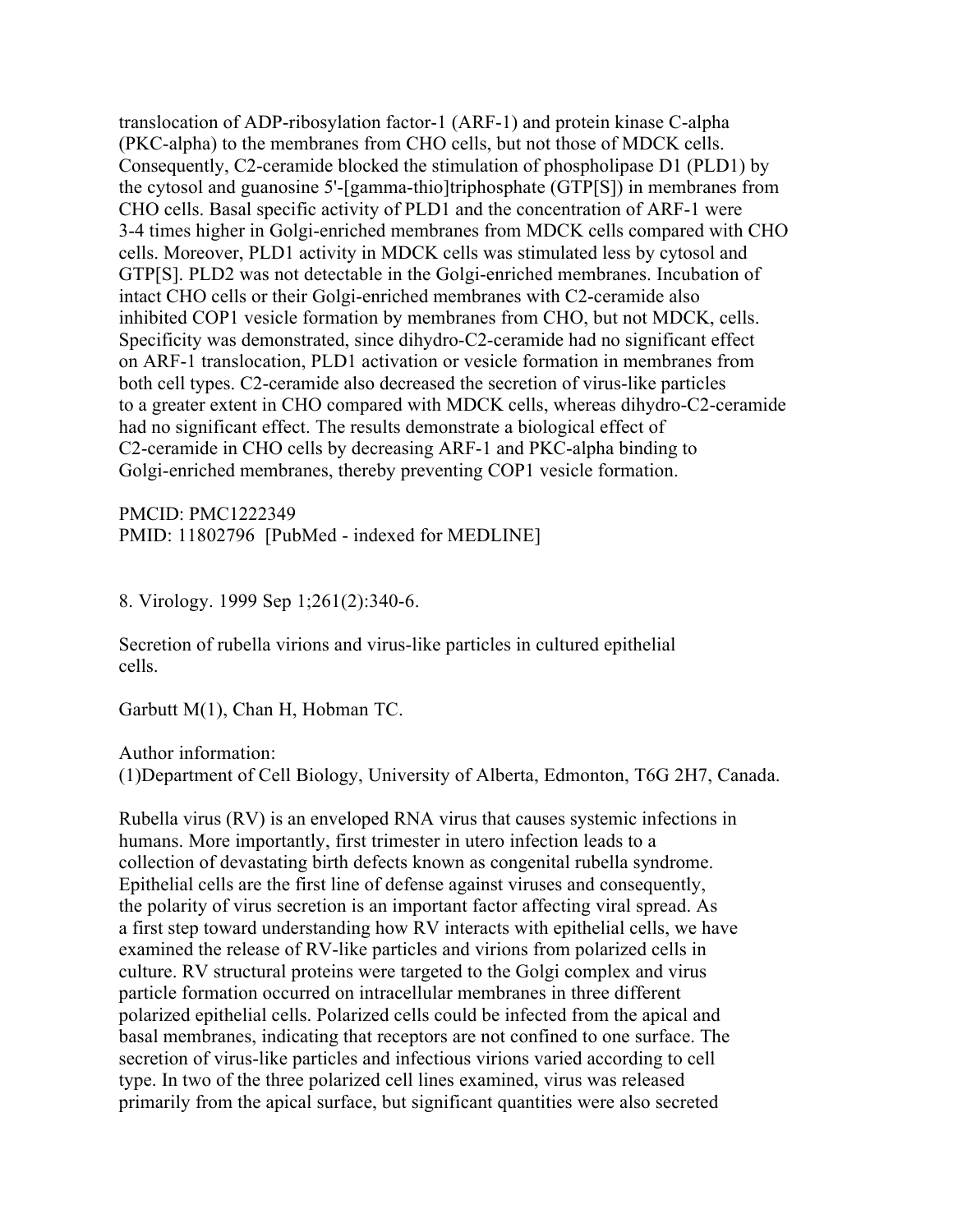from the basolateral membrane. Release of virus from the apical surface may facilitate virus spread from person to person, whereas basolateral secretion could be important for establishing a systemic infection and/or crossing the placenta prior to fetal infection.

Copyright 1999 Academic Press.

PMID: 10497119 [PubMed - indexed for MEDLINE]

9. J Virol. 1999 May;73(5):3524-33.

Role of rubella virus glycoprotein domains in assembly of virus-like particles.

Garbutt M(1), Law LM, Chan H, Hobman TC.

Author information:

(1)Department of Cell Biology and Anatomy, University of Alberta, Edmonton, Alberta T6G 2H7, Canada.

Rubella virus is a small enveloped positive-strand RNA virus that assembles on intracellular membranes in a variety of cell types. The virus structural proteins contain all of the information necessary to mediate the assembly of virus-like particles in the Golgi complex. We have recently identified intracellular retention signals within the two viral envelope glycoproteins. E2 contains a Golgi retention signal in its transmembrane domain, whereas a signal for retention in the endoplasmic reticulum has been localized to the transmembrane and cytoplasmic domains of E1 (T. C. Hobman, L. Woodward, and M. G. Farquhar, Mol. Biol. Cell 6:7-20, 1995; T. C. Hobman, H. F. Lemon, and K. Jewell, J. Virol. 71:7670-7680, 1997). In the present study, we have analyzed the role of these retention signals in the assembly of rubella virus-like particles. Deletion or replacement of these domains with analogous regions from other type I membrane glycoproteins resulted in failure of rubella virus-like particles to be secreted from transfected cells. The E1 transmembrane and cytoplasmic domains were not required for targeting of the structural proteins to the Golgi complex and, surprisingly, assembly and budding of virus particles into the lumen of this organelle; however, the resultant particles were not secreted. In contrast, replacement or alteration of the E2 transmembrane or cytoplasmic domain, respectively, abrogated the targeting of the structural proteins to the budding site, and consequently, no virion formation was observed. These results indicate that the transmembrane and cytoplasmic domains of E2 and E1 are required for early and late steps respectively in the viral assembly pathway and that rubella virus morphogenesis is very different from that of the structurally similar alphaviruses.

## PMCID: PMC104124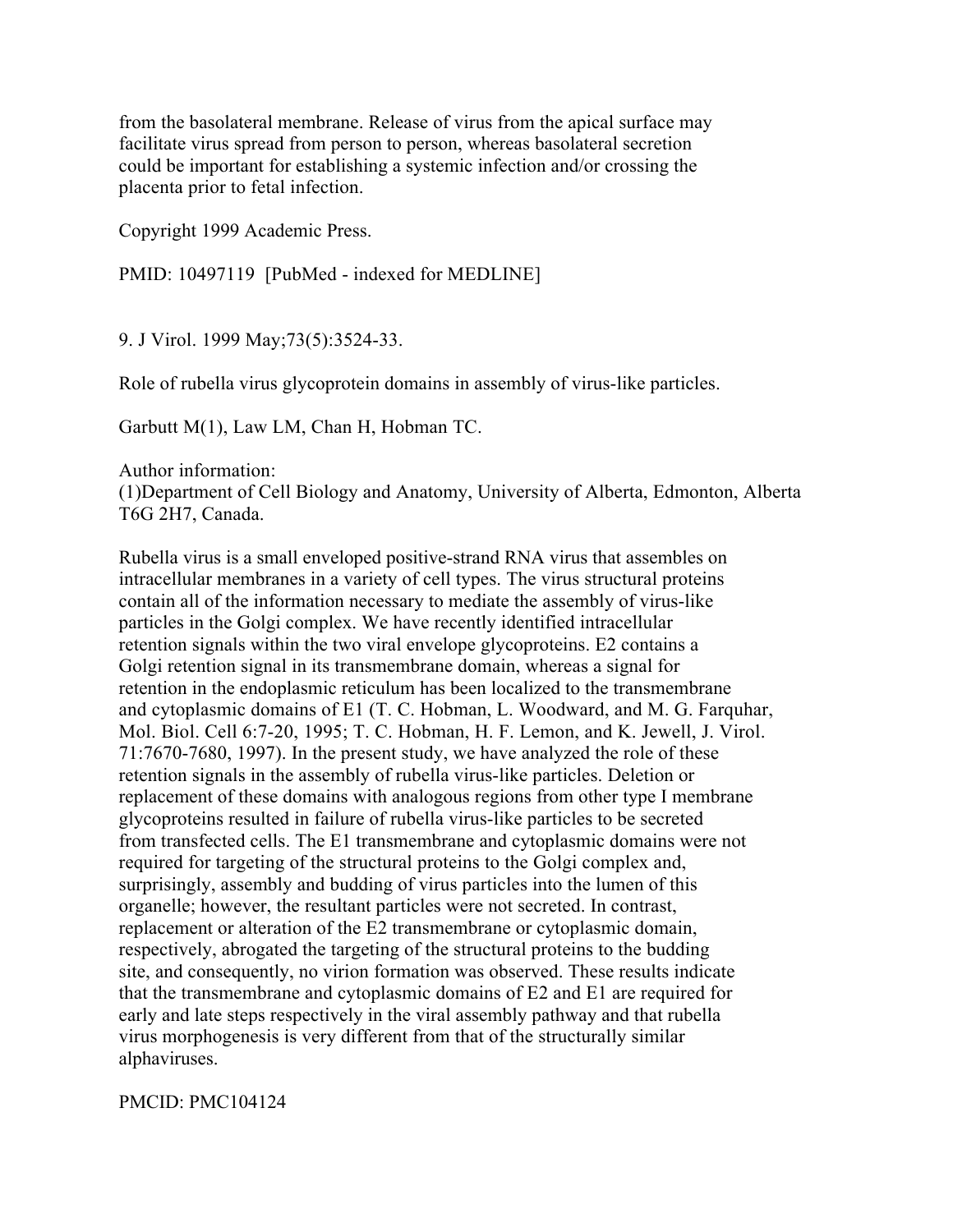## PMID: 10196241 [PubMed - indexed for MEDLINE]

10. Atherosclerosis. 1996 Jan 5;119(1):17-41.

Development of an avian model for restenosis.

Lucas A(1), Yue W, Jiang XY, Liu L, Yan W, Bauer J, Schneider W, Tulip J, Chagpar A, Dai E, Perk M, Montague P, Garbutt M, Radosavljevic M.

Author information:

(1)Department of Medicine, University of Alberta Edmonton, Canada.

Recurrence of atherosclerotic plaque growth after interventional therapy, restenosis, is a significant clinical problem occurring in 20%-50% of cases. We have developed a new avian model for the investigation of restenosis after arterial injury in cholesterol fed White Leghorn roosters. Atherosclerotic plaque growth 1-30 weeks after angioplasty balloon mediated endothelial injury in the abdominal aorta was studied in 37 roosters. Roosters were maintained on either normal poultry diet or high cholesterol diet. Twelve cholesterol fed roosters were also fed a hormone supplemented diet in order to modify plaque morphology. The procedural success rate was high. Angiographic stenoses (mean 36% with maximum of 74%) were detectable in cholesterol fed roosters after balloon angioplasty with associated histological evidence of plaque growth  $(P < 0.017)$ . Cholesterol feeding enhanced fatty plaque growth; hormone manipulation increased calcific and ulcerated plaque but with high associated morbidity. Three interventional devices were subsequently examined in 32 roosters (16 laser angioplasty, 7 atherectomy, and 9 stent implant). Plaque development was again assessed by contrast angiography and histological analysis. We conclude that balloon mediated arterial injury in cholesterol fed roosters produces early proliferative and late, complex atherosclerotic lesions providing an inexpensive model for plaque development after intimal injury.

PMID: 8929254 [PubMed - indexed for MEDLINE]

11. Virology. 1996 Jan 1;215(1):17-30.

Myxoma virus M-T7, a secreted homolog of the interferon-gamma receptor, is a critical virulence factor for the development of myxomatosis in European rabbits.

Mossman K(1), Nation P, Macen J, Garbutt M, Lucas A, McFadden G.

Author information:

(1)Department of Biochemistry, University of Alberta, Edmonton, Canada.